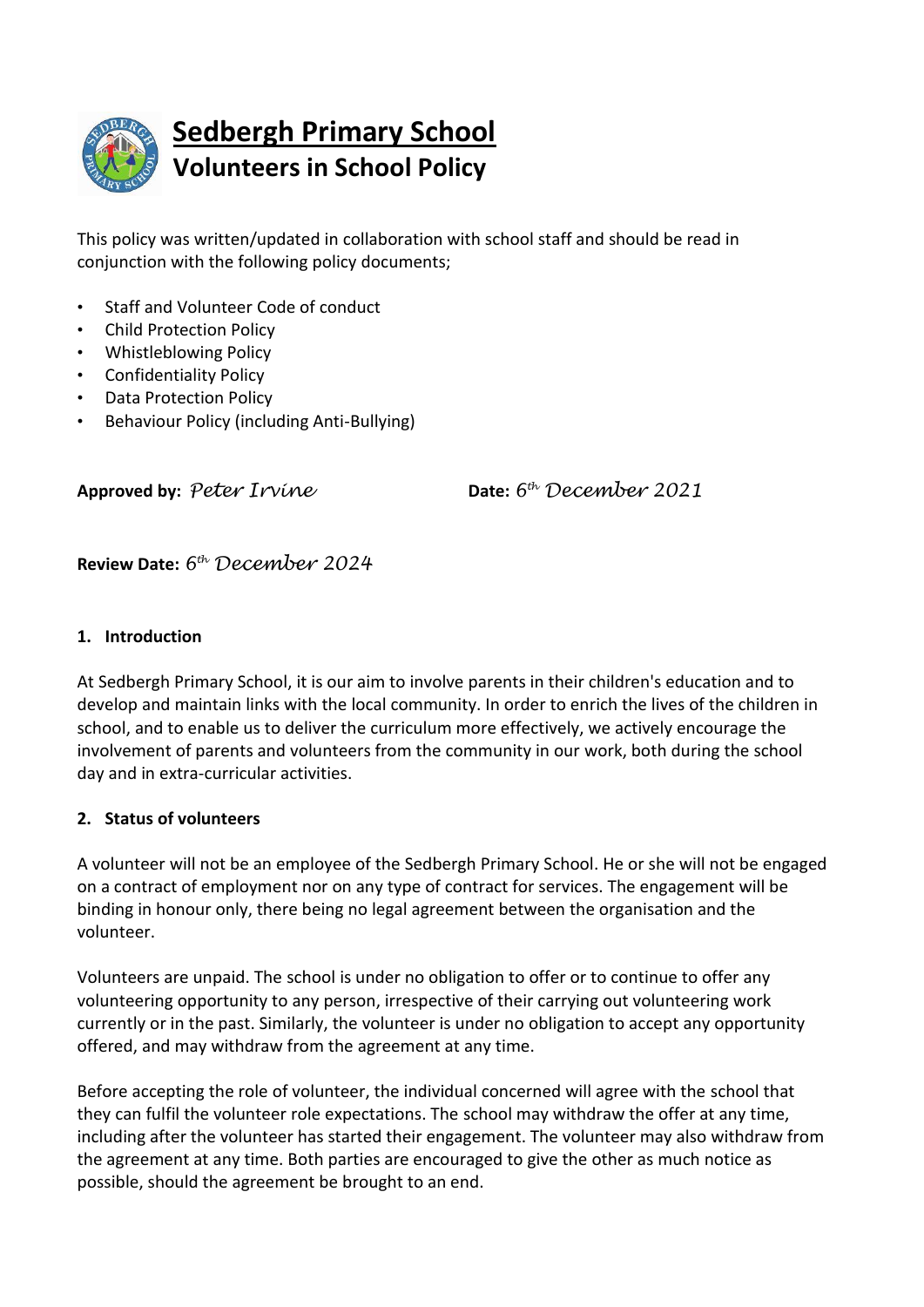#### **3. Recruitment & Selection**

The volunteer applicant must complete a Disclosure and Barring Scheme (DBS) application form (criminal records check), obtainable from Sedbergh Primary School.

The experience, qualities, skills and needs of any volunteer will be taken into account when deciding about the recruitment of a volunteer in Sedbergh Primary School. Please note, there is no guarantee that a volunteer will be found an immediate placement or any placement at all within the school.

The placement should be mutually beneficial to the school and volunteer where practicable.

An informal interview/meeting will take place with a view to agreeing a placement in order that the school and volunteer will have the opportunity to find out about each other and to agree a role, timetable, support, dress code etc. The school will outline relevant policies at this time.

Generally speaking, any placement of a volunteer shall be for a fixed period of time in agreement between the school and volunteer. Any placement may however be terminated by the school at any time without notice if the Head or Governing Body deems this to be in the best interest of the school, pupils or staff. Such termination need not involve any fault, shortcoming or wrongdoing attributable to the volunteer.

#### **4. Management of Volunteers**

The school will ensure that volunteers are given suitable induction training at the beginning of their placement.

The following documents will be used to support this;

- Induction Checklist Trainees/Volunteers
- Volunteer Risk Assessment
- Staff and Volunteer ICT Acceptable Use Policy Agreement
- Non-Disclosure Agreement

Volunteers will also have access to the school's 'Green Folder' that contains all safeguarding documentation and guidelines. Volunteers can be provided with digital copies on request (held on the school network).

The volunteer will be provided with a named contact person who will review the work undertaken by the volunteer and will assist the volunteer generally and, particularly, in the event of any problems occurring. In addition, for each volunteer the named school contact will complete a risk assessment for the volunteers work in school. This RA will be held on record (in the HT's office) until the volunteer placement has ceased.

Regular supervision of the volunteer will be provided as appropriate to the task undertaken and the needs of the volunteer. The volunteer's role, including status with pupils, will be made clear.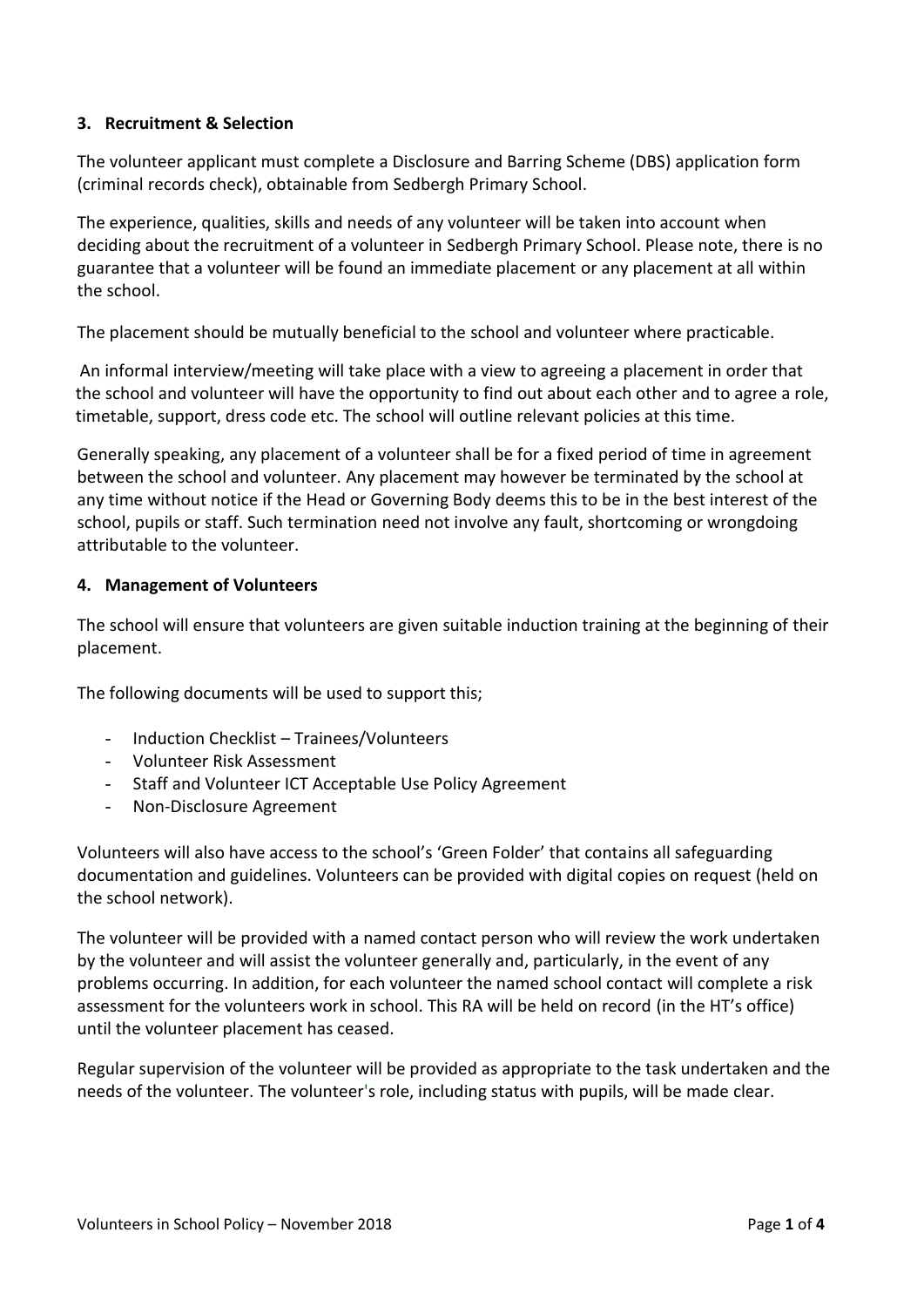Volunteers will be given opportunities to contribute their ideas and opinions about the work that they are engaged in.

Volunteers will be given guidelines/training regarding child protection issues/procedures, especially pupils disclosing possible abuse in line with the school's Child Protection Policy.

# **5. Support to Volunteers**

At Sedbergh Primary School, we value the work of volunteers in school and in order to demonstrate this we aim to:

- Show appreciation for the volunteer's work.
- Ensure volunteers have the appropriate and up-to-date information they need to do their work.
- Ensure that they are introduced to staff and other volunteers and have access to a support network.
- Ensure that they are issued with necessary guidance and policy documents as necessary

## 6. **Confidentiality**

Volunteers will be made aware of the school's Confidentiality and Data Protection Policies. Information relating to pupils, parents and staff is confidential and volunteers will maintain confidentiality at all times.

Information about volunteers is also a matter of confidentiality and application forms and personal details must be kept securely by the school and not shared to others except on a need-to-know basis. See the school's Privacy Notice for Staff and Governors.

## **7. Health & Safety Policies**

Sedbergh Primary School's policies, including the Health and Safety Policy, will be explained to volunteers at the outset as part of the induction process.

## **8. Insurance**

All volunteers should be made aware of the cover provided.

#### **9. Expenses**

In the unlikely event that a voluntary role in school would cause any expenditure, costs will be refunded to volunteers. Procedures for claiming these will be explained if and when necessary.

## **10. The Volunteer**

The Volunteer agrees to carry out all reasonable tasks assigned to him/her to the best of their ability and to generally promote the interests of the school and to abide by the terms and conditions set out in this policy and agreement.

As a school, we are committed to the rights of the child, the child's safety and emotional wellbeing and the protection of the child from all forms of abuse. In view of this, the school reserves the right to refuse voluntary help and to terminate or vary a placement at any time without prior notice.